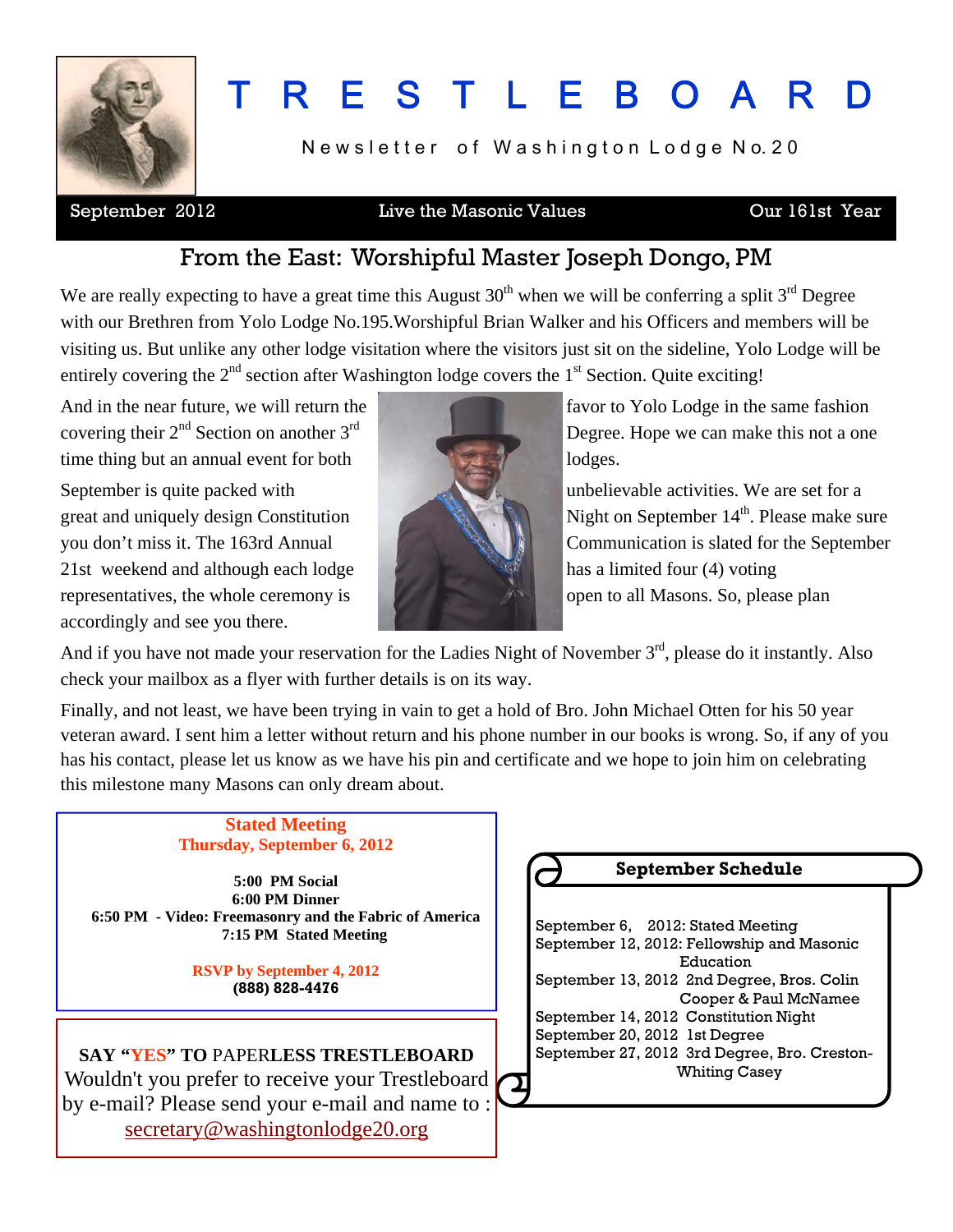## **Washington Lodge #20 2012 Officers**

#### **Master: Joseph K. Dongo, PM**

 Senior Warden Juan C. Faranda Junior Warden Daniel J. Dailey Treasurer Eric W. Hixson, PM Secretary Jon R. Isaacson, PM Chaplain Richard A. Wilson, PM Senior Deacon Victor U Sanchez Junior Deacon Joseph D. Basham Marshal Derek Waterman Senior Steward David C. Huez Junior Steward Joseph S. Goode Tiler Floyd R. Tritt Officer's Coach Eric Hixson, PM Candidate's Head Coach Derek Waterman Officers Coach Emeritus Ray W. Lenau, PM Inspector District 414 Bill Miklos, PM Ambassador Dave Freeman Orator Jed Van Wagner

Address lodge correspondence to: Jon R. Isaacson, PM, Secretary Washington Lodge No. 20 P.O. Box 221788, Sacramento, CA 95822 Email: secretary@washingtonlodge20.org

Washington Lodge Website: http://www.washingtonlodge20.org Jon R. Isaacson, PM - Webmaster

The Washington Lodge **Trestleboard** is published monthly Victor U. Sanchez, Editor Dave Freeman, Grammarian Send articles for publication to: Victor U Sanchez at Email: panache3029@sbcglobal.net

**Get your copy of the monthly Trestleboard on-line! Help us help the environment and the Lodge!** 

*Adopt-A-Freeway Program None this month Next Removal on October 6, 2012 Litter Removal on Freeway 244 On/Off Ramp at Auburn Blvd* 

*Meet at Del Paso Park Corner of Park Road and Auburn Blvd*



## From the West

Juan C. Faranda, Sr. Warden

Brethren, we rapidly are approaching the end of this very successful Masonic year. We have had many degree already with more to came. Also next month will be the 163rd, Annual Communication in San Francisco, the three principal officers of our lodge and one past Master will be there to vote on many issues concerning Masonry in California . I assure you my brethren we will do our best to vote on the issues.

Now a little bit of history. We are proud that our lodge name is Washington, the name of the first President of the United States. We are justifiably proud of the fact that George Washington, was first at war, first at peace, first in the hearts of the nation. The illustrious first President of the United States was a notable leader in Freemasonry. He was the chartered Worshipful Master of the Lodge in Alexandria, Virginia now Alexandria Lodge 22 and continued to fill this high position during his tenure as President of the United States. In Masonic circles of America, the memory of no man is more highly revered than that of George Washington.

 Brethren, may the great architect of the universe bless you all .

Fraternally yours, Juan.

#### **THE CRAFT AND THE DIVINE**

The August/September issue of California Freemason takes an in-depth look at the implicit and nuanced connections between Freemasonry and religion.

Look for direct links to supplemental articles from leading Masonic scholars in this digital edition. California Freemason online offers you a broad view of the topics at hand with a simple click of your mouse.

#### Brethren,

It is with a heavy heart that we have learned of the passing of Brother Elmer Joseph Becky a couple of days shy of his 89th birthday.

 Initiated on March 06, 1951 in Washington Lodge No. 20 Passed on May 17, 1951 in Washington Lodge No. 20 Raised on October 27, 1951 in Washington Lodge No. 20

### "Almighty Father, into Thy hands we commend the soul of our departed brother."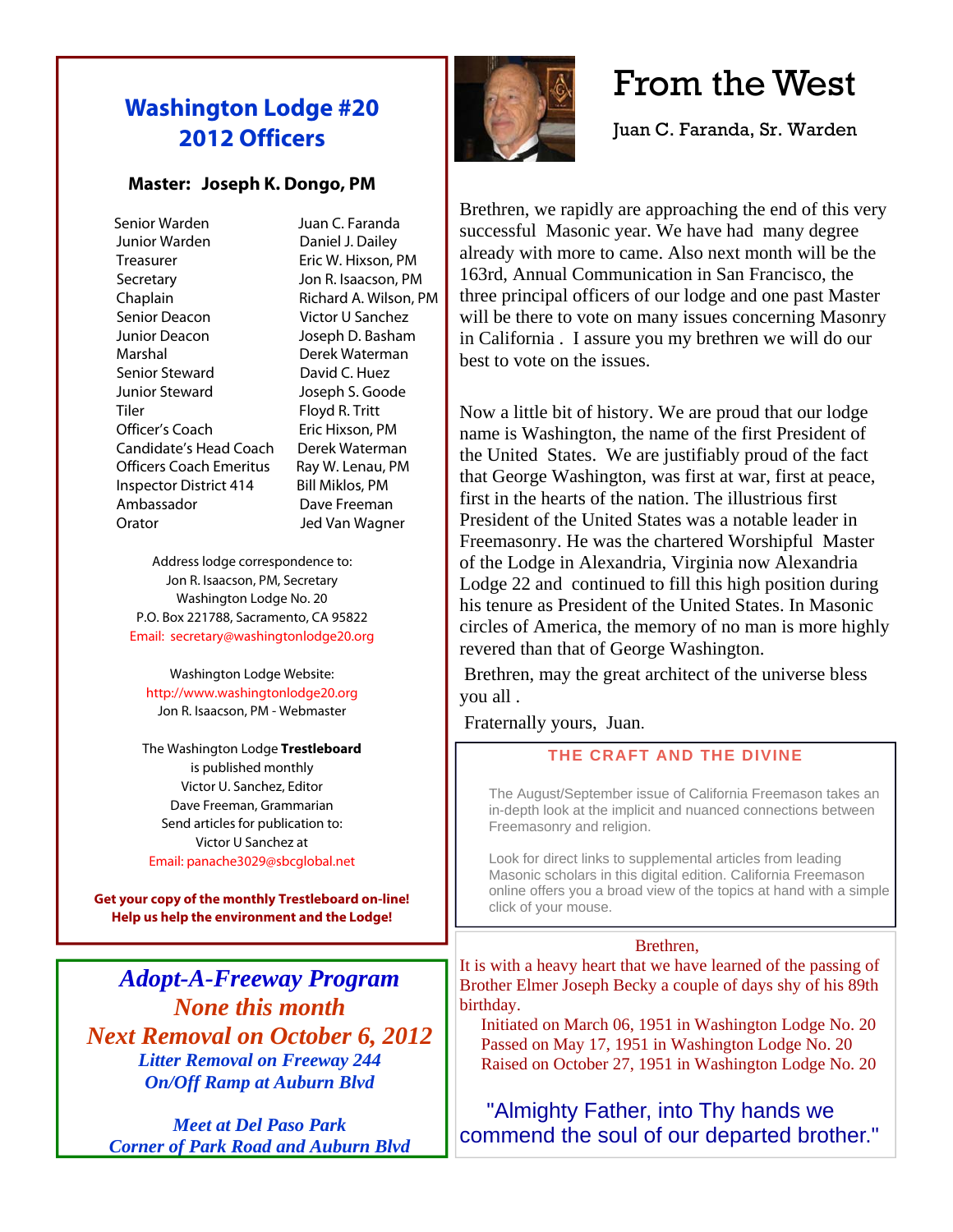## **From the Secretary's Corner Jon Isaacson, P.M.**

I was born in Philadelphia, Pennsylvania. I knew my father had been a Mason but he passed away when I was only 16 and we hadn't discussed it much. It did however stick in my mind and it was

something I wanted to do later in life.



much and I did not want my mother taking out loans for me. I dropped out and worked for four years to earn enough money to go back to school. In 1975 at the age of 23 I decided the cheapest way to go back to school was to move to California. That is how I ended up in Sacramento and I met and married a local girl and we made our lives together here. I found my true calling about 15 years ago when I decided to learn about those newfangled personal computers that were just coming out and I discovered I had a real knack for them. I became very adept at maintaining and repairing computers, studied and received several Microsoft certificates and have been in the IT industry ever since.

 As the years went by I found myself thinking of the Freemasons again and at the age of 50 I joined the Lodge in 2002. I guess I'll have to live to be 100 to get my 50 year pin! Freemasonry helped me fill the void in my spirituality that was left wanting at the frustrating contradictions I found in organized religions. When I joined the Lodge I knew I wanted to "jump in with both feet" and become very involved. This meant immediately going into the line of officers and as I had a knack for memorization I started out as Senior Steward then jump to Senior Deacon and on through the wardens chairs until I became master of the Lodge in 2007. I have been the Lodge Secretary and the Webmaster for the last five years.

 I have embraced the principles and precepts of Freemasonry and through this have discovered many new friend's and feel as though I am now a vital part of my community.

## Washington Lodge #20 J. & A. M.







**Annual Ladies Night Dinner & Dance** 

Sacramento Masonic Center 1123 J Street, Sacramento, CA 95814 3rd Floor Ballroom

Saturday, November 3rd 2012 6:00pm to 9:00pm

Widows, Wives and Dates of Washington 20 Lodge Members:  $\overline{FREE}$ Cost: Men \$35.00 / Women \$17.50

Appetizers:

Louisiana Shrimp Remoulade (large boiled shrimp, with Mayo dressing, mustard, green onions, celery, parsley, garlic and lemon juice)

Soup/Salad:

Chicken and Andouille Gumbo/ Mix Green Salad with Balsamic Vinaigrette

**Entree Choices:** Beef Bourguinon or Chicken Marsala with roasted red potatoes

Dessert: Famous King Cake

Please RSVP your entree choice by October 20th 2012 to Bro. David Huez: dch3887@gmail.com or call 916.689.6154